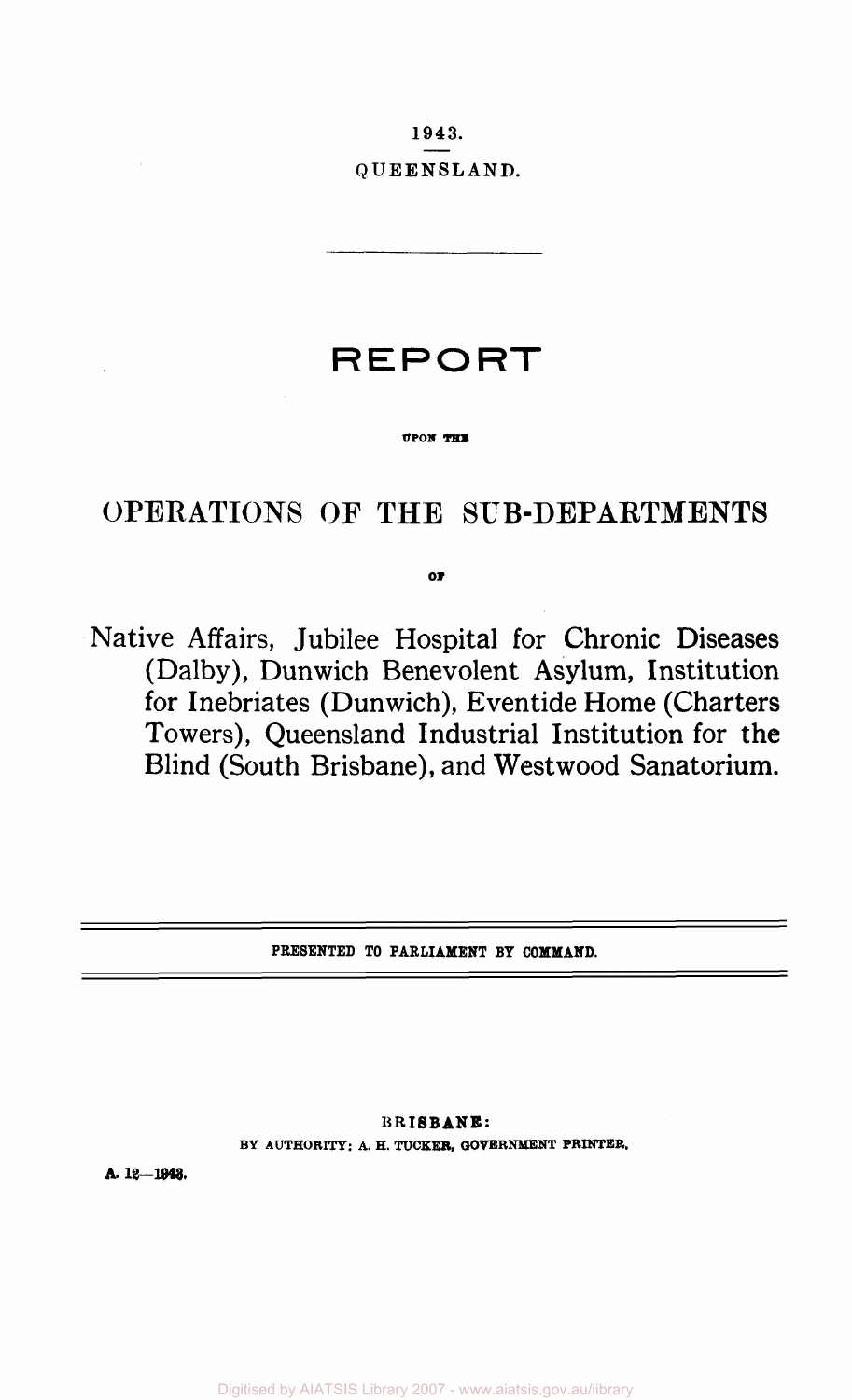## **Reports upon the Operations of Certain Sub-Departments of the Department of Health and Home Affairs.**

Department of Health and Home Affairs, Brisbane, 21st September, 1943.

TO THE HONOURABLE THE SECRETARY FOR HEALTH AND HOME AFFAIRS.

SIR,—I have the honour to submit, for presentation to Parliament, the following information regarding the operations of the under-mentioned Sub-Departments of this Department.

R. H. ROBINSON,

Acting Under Secretary.

NATIVE AFFAIRS (Director, C. O'Leary).

JUBILEE HOSPITAL FOR CHRONIC DISEASES, DALBY (Superintendent, T. M. Daly).

DUNWICH BENEVOLENT ASYLUM (Manager an d Medical Superintendent, Dr. F. C. Turnbull).

EVENTIDE HOME, CHARTERS TOWERS (Manager, E. P. Kelleher).

INSTITUTION FOR INEBRIATES, DUNWICH (Superintendent, Dr. F. C. Turnbull).

QUEENSLAND INDUSTRIAL INSTITUTION FOR THE BLIND, SOUTH BRISBANE (Manager, J. E. Townsley).

WESTWOOD SANATORIUM (Superintendent, Dr. J. H. Blackburn).

### **Native Affairs—Information contained in Report of Director of Native Affairs for the Twelve Months ended 30th June, 1943.**

SIR,—I have the honour to submit report under ''*The Aboriginals Preservation and Protection Act of* 1939'' and ''*The Torres Strait Islanders Act of* 1939,'' as at the 30th June, 1943.

*Population.*—Due to the international situation the usual census of aboriginals was not taken by the Bureau of Industry,<br>but there is no reason to assume that the figures of the 30th<br>June, 1941, being the date of last census, have materially<br>altered; the population then was abori

Use of *Aboriginals under War Conditions*.—The Depart-<br>ment's organisation set up last year to provide the maximum<br>amount of aboriginal labour for employment under essential primary industries functioned very satisfactorily.

Aboriginal gangs were instrumental in harvesting the maize crop at Atherton, the peanut crop at Kingaroy, and the arrowroot crop at Coomera. They also assisted materially with the cotton crop in the Callide Valley and in c at Ingham and Bundaberg.

Expressions of appreciation of the efforts of these men and their conduct generally have been forthcoming.

All labour is employed under award conditions and is supervised by Departmental officers.

At present the following gangs are employed:—

Canecutting.—100 men from Cherbourg and Woorabinda Settlements, at Bundaberg. 50 men from Yarrabah Mission and local Protectors, in the Cairns and Babinda districts. 120 men from Palm Island Settlement, at Ingham.

Maize Harvesting.—90 men from Palm Island and Yarrabah Mission, at Atherton.

Arrowroot Digging.—80 men from Woorabinda Settlement, at Coomera.

Cotton-picking and General Farm Work.—80 men from Cherbourg and Woorabinda Settlements employed adjacent to these settlements.

In addition to the foregoing every man suitable for<br>employment in the pastoral industry has been recruited for<br>such work from church missions and Government settlements.<br>Including men employed in the essential primary indu

*Government Settlements and Church Missions.*—Despite the depletion of man-power for essential work outside settlements and church missions, these institutions have concentrated on

greater production of essential food crops with commendable results, and thus their peoples generally are not suffering to any appreciable degree because of the shortage of seasonable vegetables.

At Yarrabah Mission it was possible to dispose of surplus vegetables to the Military Authorities at Cairns.

At Cherbourg Settlement the irrigation plant installed a few years ago was instrumental in excess production of vegetables to such extent that 20 tons were transferred to Woorabinda Settlement, Dunwich, and other State Institution Homes.

Cattle-raising at Woorabinda and Cherbourg Settlements has been systematically developed, and stock to the value of £2,416 was sold. Beef requirements for these settlements are met from home-grown supplies.

At Cherbourg Settlement 14 native cottages were erected,<br>and at Woorabinda Settlement a new village was established<br>for the accommodation of Cape Bedford aboriginals evacuated<br>there by order of the Military Authorities. In formed by aboriginal tradesmen.

On church missions in the Gulf of Carpentaria aboriginal<br>labour under the direction of mission superintendents has<br>actively co-operated with the Military Authorities, and while<br>records of the work performed by these aborig

Clothing Requirements.—The shortage of clothing for<br>aboriginals, which prevailed in the early portion of the year,<br>has been overcome by special releases which are now being<br>distributed, and which will relieve, for the time areas.

Special sewing rooms have been established on the three Government settlements in which women's and men's clothing will be made up from materials obtained. Thus the shortage of ready-made clothing will not adversely affect Queensland aboriginals.

In lieu of blankets, the supply of which is limited, Govern-<br>ment settlements have concentrated on the making of waggas,<br>and 1,200 were distributed last year to needy aboriginals.

*Health.*—Generally the health of the aboriginals has been satisfactory. The only serious epidemic occurred at Lockhart